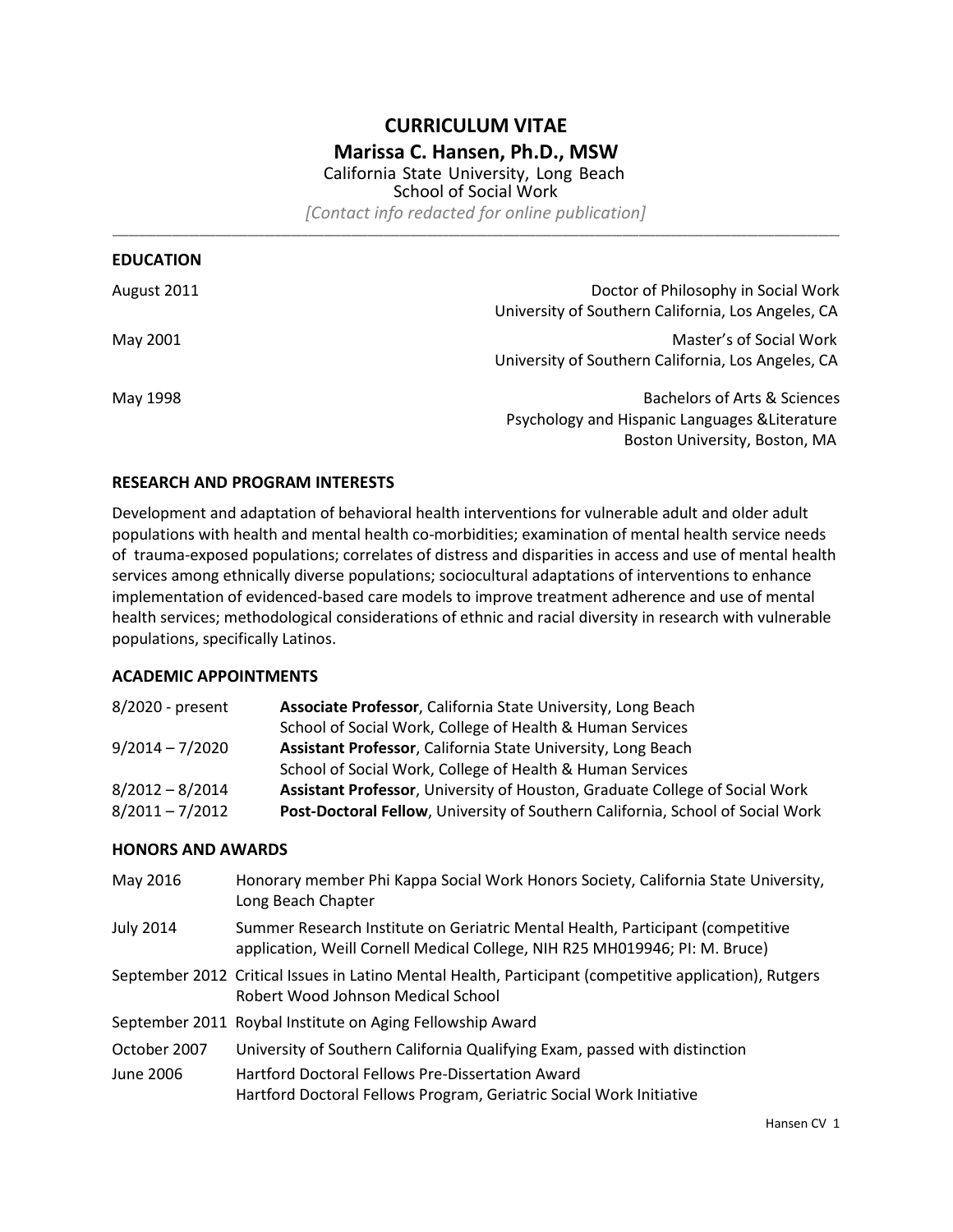# **RESEARCH and FUNDING**

# *Current*

- 2017-2022 **Evaluator**, California Victims Compensation Fund, *"Long Beach Trauma Recovery Center*" (P.I. B. Ghafoori, PhD).
- 2020-2021 **Principal Investigator**, RSCA Reassigned Time Grant, California State University Long Beach– Spring 2021- Study titled: "*Trauma recovery among Latinx adults: Examining correlates for treatment engagement and initiation within a community-based care setting"*

# *Completed*

- 2018–2019 **Principal Investigator,** John and Laura Arnold Foundation, Sub-contract, City of Long Beach. Study titled "*Justice Lab: Feasibility study to examine Wrap around services to reduce recidivism rates among high frequency offenders*", (Co-I W. Yin, PhD & Emily Weinburst, PhD).
- 2019 **Principal Investigator**, RSCA Reassigned Time Grant, California State University Long Beach– Spring 2019 - Study titled: *"Understanding Treatment Attitudes in the Path towards Trauma Recovery in Urban-Dwelling Trauma-Exposed Latinx Adults"*
- 2018 **Principal Investigator**, RSCA Reassigned Time Grant, California State University Long Beach– Spring 2018 - Study titled: "*Trauma across the Lifespan: Experiences with treatment initiation and adherence to care among urban dwelling middle and older aged adult trauma exposed populations*"
- 2015-2017 **Principal Investigator**. Project HOGAR Grant Mentoring Program for Faculty (California State University, Long Beach & the U.S. Department of Education) *"Mental Health and Disparities in Care among Trauma Exposed Minority Populations: Informing practice to promote healthy aging"*; Mentors: B. Ghafoori, PhD, & L. Palinkas, PhD; matched value of \$20,000.00.
- 2016 **Co-Investigator**. National Institute of Disability and Rehabilitation Research Field Initiated Research Program Grant, *"Parents Taking Action: An Educational Program for Latino Parents of Children with Autism and Communication Challenges"*; \$76,674 (Co-P.I. Drs. K. Lopez & S. Magana).
- 2013 2015 **Principal Investigator**. National Center on Minority Health & Health Disparities and the NIH Loan Repayment Program, "*Improving the Mental Health of Older Adults with Comorbid Health Conditions*"; Mentors: M. Aranda, PhD & B. Ghafoori, PhD; \$40,000.00.
- 2014 **Principal Investigator**. University of Houston, Small Grants Program*; "Implementation of an Evidenced Based Behavioral Activation Intervention for Self-Neglecting Older Adults: A Multiple Stakeholder Analysis"*; \$6,000.00.
- 2014 **Consultant**. Health Care for the Homeless-Houston, Center for Medicaid Services Innovations Grant*; "Emergency Room Diversion – Community Health Worker Program"*; Contract Grant- \$20,000.00.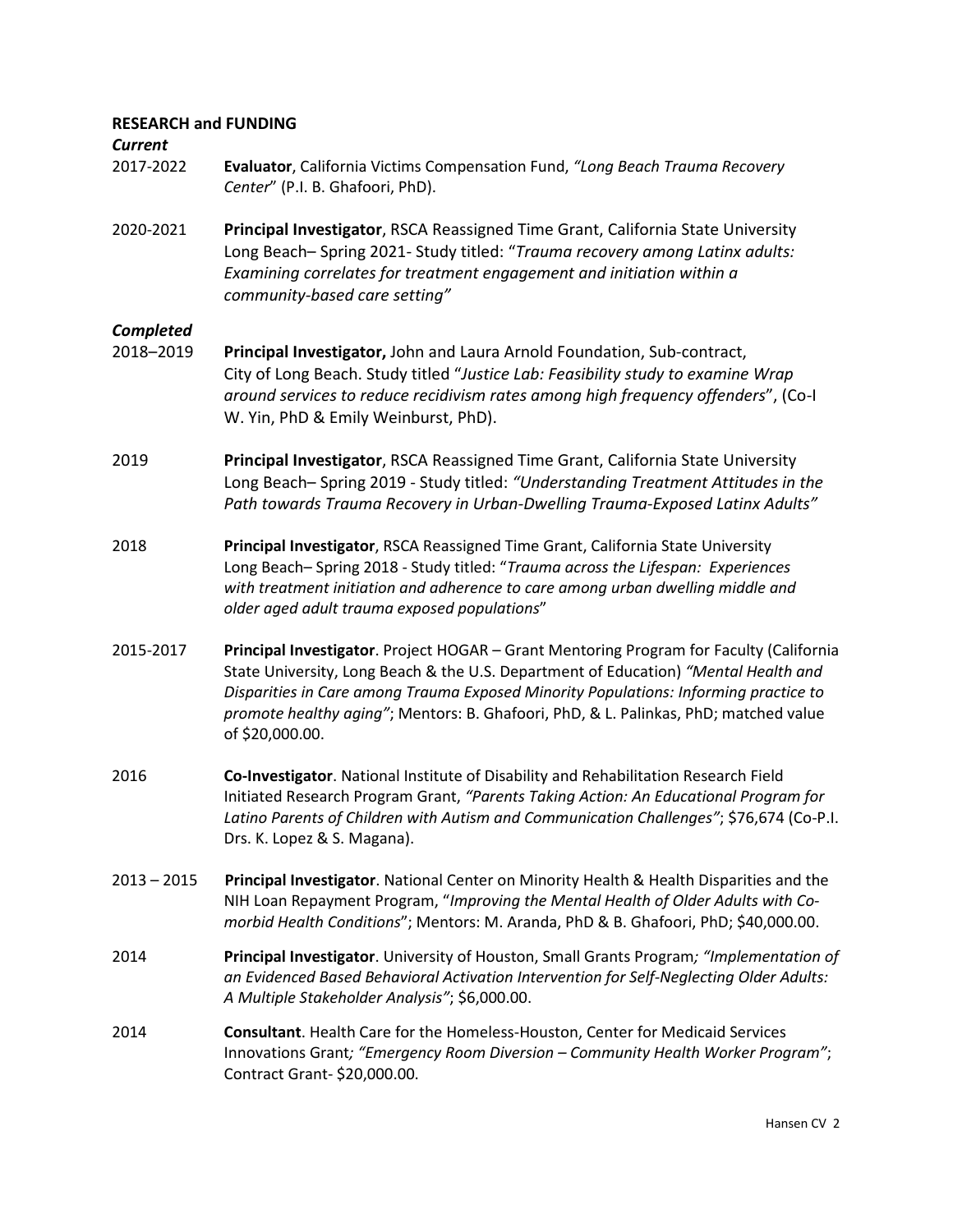- 2012 2015 **Consultant**. National Institute of Mental Health R34MH093557-01A1; **"***Cuerpo Sano, Mente Sana- Group Self-Management for Persons with Depression and Medical Illness"*; P.I. Drs. Isabel Lagomasino & Megan Dwight-Johnson.
- 2012 2014 **Principal Investigator**. Herzstein Foundation, Consortium on Aging, University of Texas Medical School Houston *"PST.Net: TeleTherapy Based Depression Treatment for Community Based Older Adults"*; \$10,000.00.

# **PUBLICATIONS**

# *Peer Reviewed Publications*

- 1. **Hansen, M.C.**, Ghafoori, B., & Diaz, M.\*(2020). Examining attitudes towards mental health treatment and experiences with trauma: Understanding needs of trauma exposed middle aged and older adults. *Journal of Community Psychology, 48*(5) 1452-1468*.*
- 2. Ghafoori, B., **Hansen, M.C.**, & Gabay, E.\* (in-press, 2019). Predictors of treatment access and initiation among diverse, low-income victims of crime and violence offered an evidence-based trauma focused evidence-based psychotherapy. *Journal of Interpersonal Violence.* Online First *(April 2019).*
- 3. Gonzalez, J., Applewhite, S., **Hansen, M.C.**, Longoria, D., & Silva, E. (in-press, 2019). Motivational factors in continuing and completing outpatient mental health treatment: Perspectives of Older Mexican-Americans Women. *Journal of Ethnic & Cultural Diversity in Social Work. Online First (June 2019)*.
- 4. D'Anna, L., **Hansen, M.C.**, Mull, B., & Canjura, C. (2018). Social discrimination and healthcare: A multidimensional framework of experiences among a low-income multi-ethnic sample. *Social Work in Public Health, 33*(3), 187-201*.*
- 5. **Hansen, M.C.,** Fuentes, D.F., & Aranda, M.P. (2018). Re-engagement into care: The role of social support on service use for recurrent episodes of mental health distress. *Journal of Behavioral Health Services Research, 45*(1)*, 90-104*. Online First (*January 2017*)
- 6. D'Anna, L.H., Peong, V., Sabado, P., Valdez-Dadia, A., **Hansen, M.C.**, Hong, M., & Canjura, C. (2018). Barriers to physical and mental health: Understanding the intersecting needs of Cambodian and Latino residents in urban communities. *Journal of Immigrant and Minority Health, 20*(5), 1243-1260.
- 7. Ghafoori, B., **Hansen, M.C.**, Gabay, E.\*, & Korostelva, O. (2017). Feasibility of training frontline therapists in prolonged exposure: A randomized controlled pilot study of treatment of complex trauma in diverse victims of crime and violence. *Journal of Nervous and Mental Disease, 205*(4), *283-293*.
- 8. **Hansen, M.C.** & Ghafoori, B. (2017). Correlates of psychological distress among urban traumaexposed adults: Examining the influence of age and coping patterns. *Psychological Trauma: Theory, Research, Practice, and Policy, 9*(Supp 1), 85-92.Online First (*July 2016*).
- 9. **Hansen, M.C.**, Aranda, M.P., & Torres-Vigil, I. (2016). PST.Net: A stakeholder analysis examining the feasibility and acceptability of teletherapy in community-based aging services. Proceedings of the 3rd Biennial Conference of the Society for Implementation Research Collaboration (SIRC) 2015: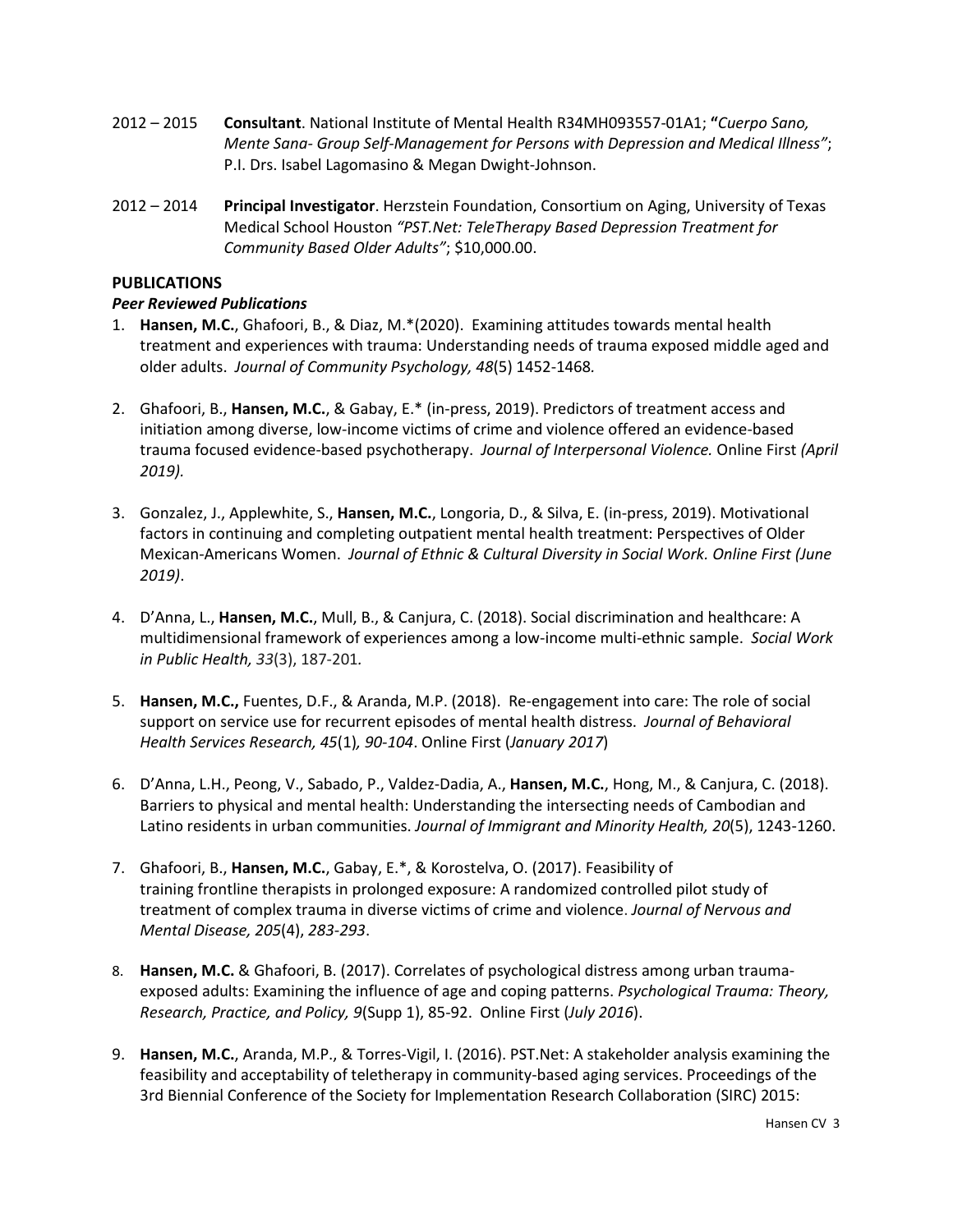Advancing efficient methodologies through community partnerships and team science. *Implementation Science, 11*(Suppl 1; *peer reviewed publication*).

- 10. **Hansen, M. C.**, Flores, D. V., Coverdale, J., & Burnett, J. (2016). Correlates of depression in selfneglecting older adults: A cross-sectional study examining the role of alcohol abuse and pain in increasing vulnerability. *Journal of Elder Abuse & Neglect, 28*(1), 41-56. Online First *(December 30, 2015*).
- 11. **Hansen, M.C.** & Aranda, M.P. (2012). Sociocultural influences on mental health service use by Latino older adults for emotional distress: Exploring the mediating and moderating role of informal social support. *Social Science and Medicine, 75*(12), 2134-2142.
- 12. **Hansen, M. C.** & Cabassa, L. (2012). Pathways to depression care: Help-seeking experiences of Latinos with diabetes and depression. *Journal of Immigrant and Minority Health, 14*(6), 1097-1106.
- 13. Palinkas, L.A., Ell, K., **Hansen, M.C.,** Cabassa, L., & Wells, A. (2011). Sustainability of collaborative care interventions in primary care settings. *Journal of Social Work*, *11*(1), 99-117.
- 14. Cabassa, L.J., Lagomasino, I.T., Dwight-Johnson, M., & **Hansen, M.C.**, & Xie, B. (2008). Measuring Latinos' perceptions of depression: A confirmatory factor analysis of the Illness Perception Questionnaire. *Cultural Diversity and Ethnic Minority Psychology, 14(*4), 377-384.
- 15. Cabassa, L., **Hansen, M**.**C.**, Palinkas, L., & Ell, K. (2008). Azúcar y nervios: Explanatory models and treatment experiences of Hispanics with diabetes and depression. *Social Science and Medicine, 66*(12), 2413-2424.
- 16. Cabassa, L. J. & **Hansen, M. C.** (2007). Depression treatments for Latino adults: A systematic review of effectiveness studies. *Social Work Research*, *17*(4), 494-503.
- 17. Cabassa, L. J., Zayas, L. H., & **Hansen, M. C.** (2006). Latino adults' access to mental health services: A review of epidemiological studies. *Administration and Policy in Mental Health and Mental Health Services Research*, *33*(3), 316-330.

#### **PROFESSIONAL REFEERED & INVITED PRESENTATIONS**

**Hansen, M.C.** (January 2020). Quality of Life and Trauma Among a Low-Income Urban-Dwelling Latinx Population: Understanding correlates of distress to support recovery and address disparities. Paper presented at the 23<sup>rd</sup> Annual Conference for the Society for Social Work and Research, Washington, DC.

**Hansen, M.C.** & Ghafoori, B. (November 2019). Understanding Treatment Attitudes in the Path towards Trauma Recovery in Urban-Dwelling Trauma-Exposed Latinx Adults. Paper presented at the 34<sup>th</sup> Annual Meeting for the International Society of Traumatic Stress Studies, Boston, MA.

**Hansen, M.C.** & Ghafoori, B. (June 2019, invited presentation). Complex Trauma Throughout the Lifespan: Considerations for Practice to Support Healthy Aging. New York Statewide Behavioral Health Provider Training, The Community Technical Assistant Center of New York (CTAC), McSilver Institute for Poverty Policy and Research, New York University, Silver School of Social Work.

**Hansen, M.C.** (January 2019). Mental health disparities and trauma across the lifespan: Exploring treatment attitudes among urban dwelling middle and older aged adult trauma survivors. Paper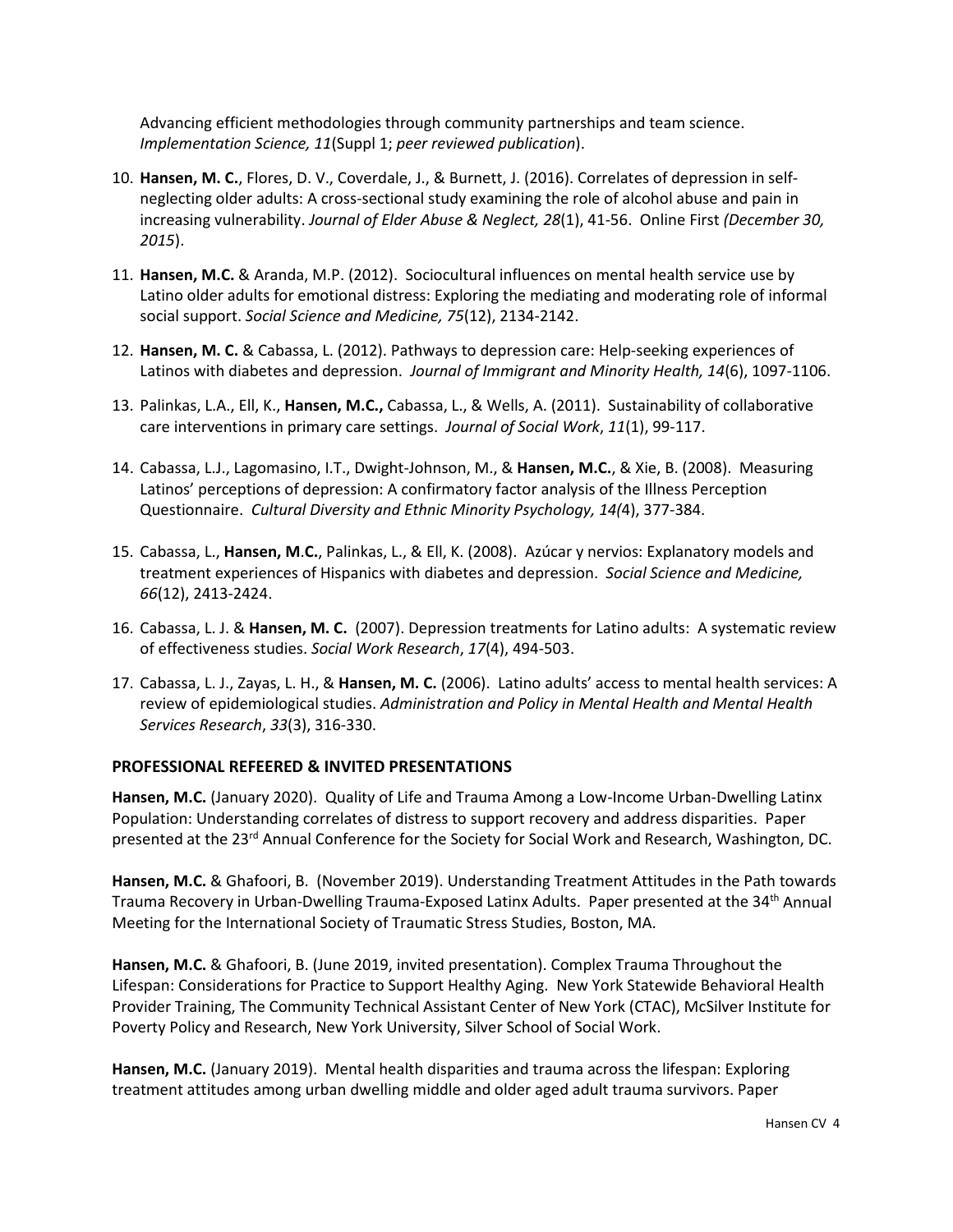presented at the 22<sup>nd</sup> Annual Conference for the Society for Social Work and Research, San Francisco, California.

**Hansen, M.C.** & Ghafoori, B. (November 2018). The impact of functioning and support on managing complex trauma among diverse trauma exposed adults: Examining attitudes towards mental health treatment needs in middle and late life. Paper presented at the 33<sup>rd</sup> Annual Meeting for the International Society of Traumatic Stress Studies, Washington, DC.

**Hansen, M.C.** (March 2018). Self-neglect among diverse older adult populations: Community practice and points for intervention. A paper presented at the American Society on Aging Conference Annual Meeting, San Francisco, California.

Diaz, M.\*, **Hansen, M.C.**, & Ghafoori, B. (University Sponsored-Invited, May 2017). Impact of trauma among urban-dwelling middle-aged & older adults: A descriptive analysis of coping & care needs. A poster presented at the California State University, Long Beach, Undergraduate Research Opportunity Program Poster Session, Long Beach, California.

Jablonski, C.\*, **Hansen, M.C.**, & Burnett, J. (December, 2016). Informing care strategies for selfneglecting older adults with chronic-disease and depression: A case study examining the role of the Adult Protective Service System. Poster presented at the Southern California Public Health Association Annual Meeting, Los Angeles, California.

**Hansen, M.C.** & Ghafoori, B. (November, 2016). The Treatment of Low-income, Culturally Diverse Individuals with Complex PTSD: A Randomized, Controlled, Pilot Study of Prolonged Exposure (PE) Compared to Present Centered Therapy (PCT). Paper presented at the  $32<sup>nd</sup>$  Annual Meeting for the International Society of Traumatic Stress Studies, Dallas Texas.

Garcia, M.\*, & Gonzalez, L.\*, & **Hansen, M.C.** (University Sponsored-Invited, May, 2016). Urban-Dwelling Middle-Aged & Older Adults Living with Trauma: A descriptive analysis of help-seeking behaviors. A poster presented at the California State University, Long Beach, Undergraduate Research Opportunity Program Poster Session, Long Beach, California.

**Hansen, M.C.**, Aranda, M.P., & Torres-Vigil, I. (September, 2015). PST.Net: A Stakeholder Analysis Examining the Feasibility and Acceptability of Teletherapy in Community Based Aging Services. Paper presented at the 3<sup>rd</sup> Annual Conference for the Society for Implementation Research and Collaboration, Seattle, WA.

**Hansen, M.C.** & Mentor, A.\* (January, 2015). Implementation of Evidenced Based Chronic Disease Self-Management in Primary Care Services for Homeless Adults: A Multiple Stakeholder's Analysis. Poster presented at the 19th Annual Conference for the Society for Social Work and Research, New Orleans, LA.

Torres-Vigil, I., **Hansen, M.C.**, Delgado-Guay, M., Cohen, M.Z., Rosa de la, A., Jackson, S.E., Bruera, E. (June, 2013). The association between past grief reactions, quality of hospice care assessments and bereaved caregivers' perceptions of parenteral hydration during the last weeks of life. Paper presented at the 13<sup>th</sup> World Congress of the European Association for Palliative Care, Prague, Czech Republic.

**Hansen, M.C.** (January, 2013). Re-engagement into Mental Health Care: The role of treatment satisfaction on service use for managing depressive episodes in primary care settings. Paper presented at the 17<sup>th</sup> Annual Conference for the Society for Social Work and Research, San Diego, CA.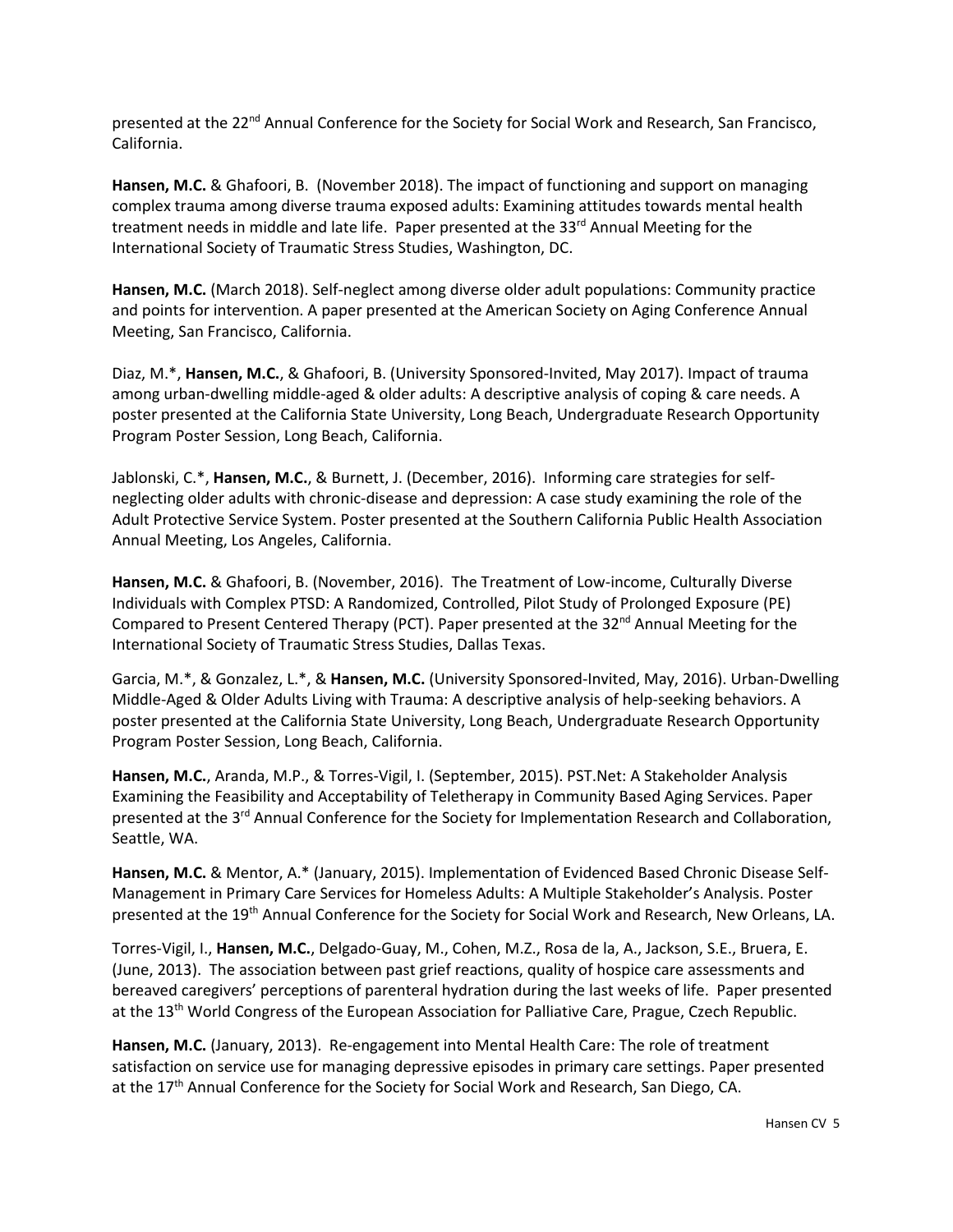**Hansen, M.C.** (November, 2012). Re-engagement into Mental Health-Care among Older Adults: Role of Treatment Satisfaction on Service Use for Recurrent Episodes of Depression. Paper presented at the 65th Annual Scientific Meeting for The Gerontology Society of America, San Diego, CA.

**Hansen, M.C.** & Aranda, M.P (September, 2012). Depression Treatment among Latino Older Adults: A content analysis of respondent-identified problems during the active phase of Problem Solving Treatment. Paper presented at the 17th Annual Critical Issues in Latino Mental Health Conference, Los Angeles, CA.(Assigned Mentor: Dr. Marvin Karno)

**Hansen, M.C.** (November, 2011). Re-engagement into Mental Health-care: A Longitudinal Analysis of the Role of Social Support on Service Use for Recurrent Episodes of Depression over the Life Span. Poster presented at the 64th Annual Scientific Meeting for The Gerontology Society of America, Boston, Massachusetts.

**Hansen, M. C.**, Cabassa, L., Palinkas, L., & Ell, K. (January, 2008). Pathways to Depression Care: Help-seeking Experiences of Latinos with Diabetes and Depression. Paper presented at the 12<sup>th</sup> Annual Conference for the Society for Social Work and Research, Washington, D.C.

**Hansen, M.C.** & Chi, I. (November, 2007). Intersection of health service use with cultural factors and mental health needs among Non-Latino White and Latino older adults. Poster presented at the 135th Annual Scientific Meeting for the American Public Health Association, Washington, D.C.

**Hansen, M.C.**, Kao, D., Kim, H., & Ji J. (November, 2007). Understanding pathways to care: A longitudinal analysis of depression and health service use among older adults. Paper presented at the 60th Annual Scientific Meeting for The Gerontology Society of America, San Francisco, California.

Cabassa, L.J., **Hansen, M.C.**, Palinkas, L., & Ell, K. (January, 2007). Illness representations and treatment experiences of Hispanics with diabetes and depression. Paper presented at the 11<sup>th</sup> Annual Conference for the Society for Social Work and Research, San Francisco, California

Cabassa, L. J. & **Hansen, M.C.** (January, 2007) Depression treatments for Latino adults: A systematic review of effectiveness studies. Poster presented at the 11<sup>th</sup> Annual Conference for the Society for Social Work and Research, San Francisco, California.

**Hansen, M.C.** & Aranda, M.P. (December, 2006). Evidence-based practice models and concepts for socio-cultural adaptation of mental-health treatment of minority older adults. Paper presented at the 5th International Health and Mental Health Conference, Hong Kong, China.

**Hansen, M.C.** & Aranda, M.P. (November, 2006). The influence of demographic characteristics and social support on mental health service use by low-income Latino older adults. Paper presented at the 59th Annual Scientific Meeting for The Gerontology Society of America, Dallas, Texas.

**Hansen, M.C.**, Aranda, M.P., & Ell, K. (February, 2006). Sociocultural adaptation of depression treatment for Latino older adults. Paper presented at the The Council of Social Work Education 52nd Annual Program Meeting, Chicago, IL.

Cabassa, L. J., **Hansen, M. C.**, & Noriega, V. (January, 2006). Latino adults' access to mental health care: Systematic review of epidemiological studies. Poster presented at the 10th Annual Conference for the Society for Social Work and Research, San Antonio, Texas.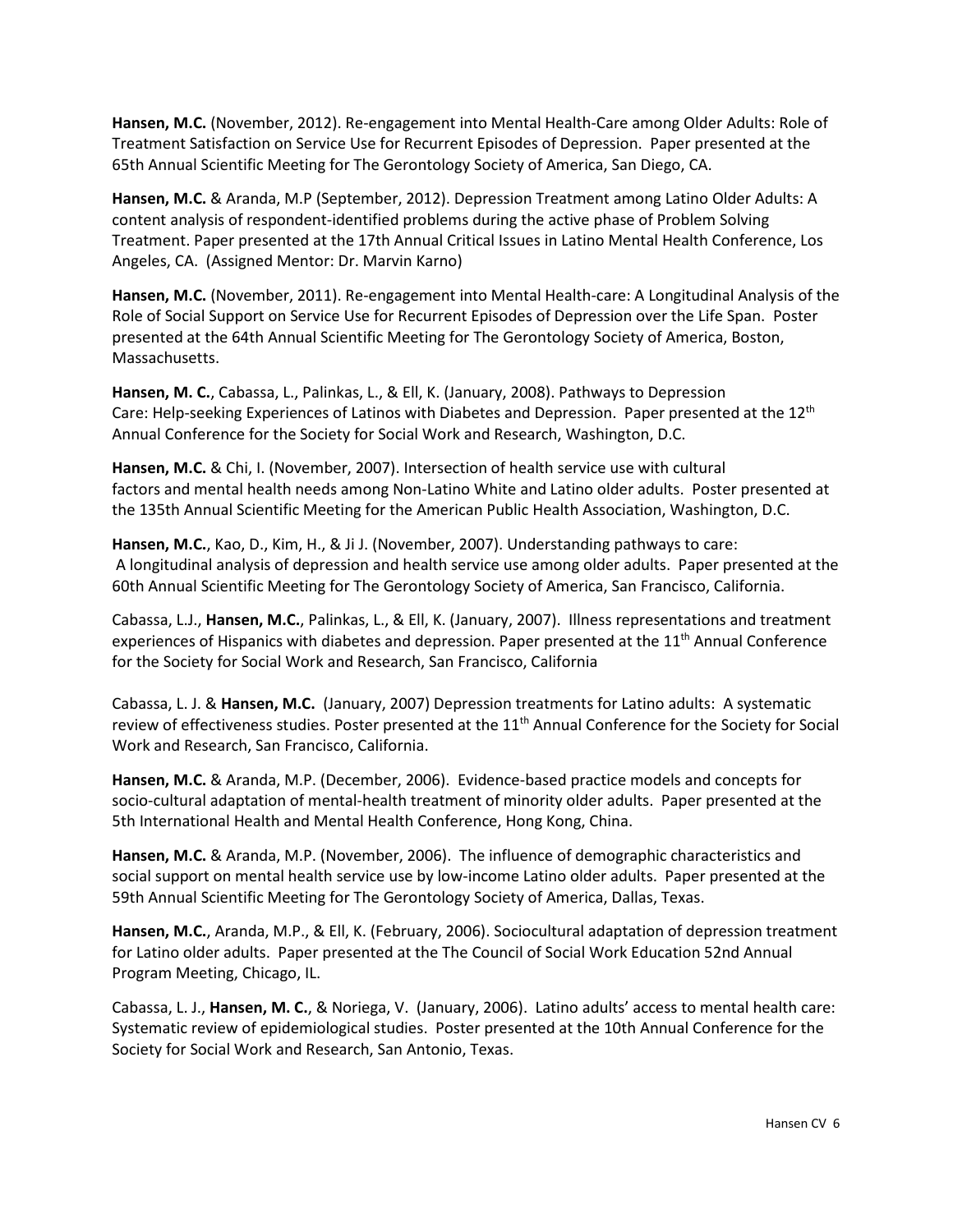**Hansen, M.C.** (September, 2005). A comparative analysis of the home care delivery system in the Republic of Korea and the United States: Meeting the service needs of dependent older adults in Korea. Paper presented at the 18th Asia-Pacific Social Work Conference, Seoul, Korea.

# **RESEARCH WORK EXPERIENCE**

| $2011 - 2012$ | University of Southern California, School of Social Work<br>Role: Post-Doctoral Fellow                                                                                                                                                                                                                                                                       |
|---------------|--------------------------------------------------------------------------------------------------------------------------------------------------------------------------------------------------------------------------------------------------------------------------------------------------------------------------------------------------------------|
| 2008 - 2010   | <b>UCLA Health Services Research Center</b><br>Partners in Care: Pathways for Overcoming Disparities in Depression<br>Role: Research Assistant (NIMH- R01MH061570-06; P.I. Dr. K. Wells and Dr. J. Miranda)                                                                                                                                                  |
| 2006-2008     | Multifaceted Depression and Diabetes Program for Hispanics<br>Role: Research Assistant (NIMH - Minority Supplement R01MH68468-01A2;<br>P.I. Dr. Kathleen Ell/ Dr. Leopoldo Cabassa, USC, School of Social Work)                                                                                                                                              |
| 2004-2006     | The Sociocultural Stress and Coping Model for Mental Health Outcomes Among Older<br>Latinos in Long Term Care: Contributors to and Mediators of Depression in a U.S.-Born<br>and Immigrant Sample. Role: Research Assistant (John A. Hartford Foundation and the<br>Gerontological Society of America, P.I. Dr. Maria P. Aranda- USC, School of Social Work) |

# **TEACHING**

|                  | 2014- present California State University, Long Beach, School of Social Work<br>Instructor, Graduate level: "Direct Intervention with Groups: Focus on Older Adults and<br>Families"; "Administration and Leadership in Social Work"; "Advanced Standing Human<br>Behavior Summer Bridge Module"; "Applied Social Work Projects I and II"; "Human<br>Behavior and the Social Environment" |
|------------------|-------------------------------------------------------------------------------------------------------------------------------------------------------------------------------------------------------------------------------------------------------------------------------------------------------------------------------------------------------------------------------------------|
| 2012-2014        | University of Houston, Graduate College of Social Work<br>Instructor, Graduate level: "Assessment in Social Work Practice" & "Human Behavior in<br>the Social Environment"                                                                                                                                                                                                                |
| <b>Fall 2008</b> | University of Southern California, School of Social Work<br>Co-Instructor (with Dr. Iris Chi), Graduate level: "Program Planning and Evaluation of<br>Health Care"                                                                                                                                                                                                                        |
| Spring 2008      | University of Southern California, School of Social Work Co-Instructor (with Dr. L.J.<br>Cabassa), Graduate level: "Social Work Research"                                                                                                                                                                                                                                                 |
| Spring 2007      | University of Southern California, School of Social Work Teaching assistant (with Dr.<br>M.P. Aranda), Graduate level: "Clinical Practice with Older Adults"                                                                                                                                                                                                                              |
| <b>Fall 2006</b> | University of Southern California, School of Social Work Co-Instructor (with Dr. K. Ell),<br>Graduate level: "Treating Depression in General Medical Settings: Problem-Solving<br>Therapy and Antidepressant Medication Management and Follow-up"                                                                                                                                         |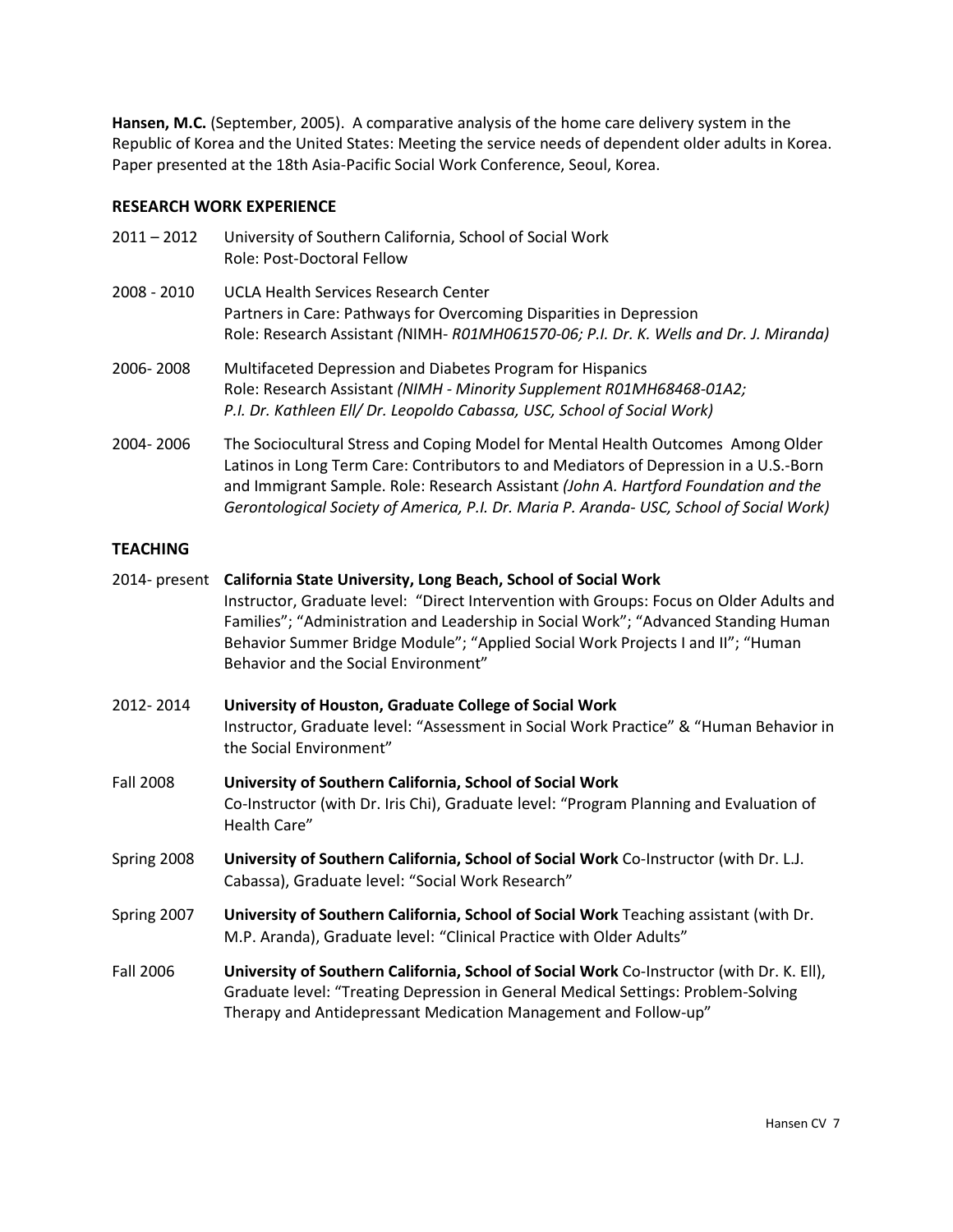### **PRACTICE EXPERIENCE**

- 2005 2008 **University of Southern California, School of Social Work** Multifaceted Depression Diabetes and Cardiac Program (NIMH, P.I.: Dr. K. Ell), *Depression Clinical Specialist*
- 2001 2004 **Alzheimer's Association of Los Angeles, Riverside & San Bernardino**, *Manager,*
- *Helpline; Coordinator, Patient, Family &Training Services; Social Work Intern*
- 1999 2000 **Healthy Start**, Dena Elementary School, Los Angeles, *Clinical Social Work Intern*
- 1998 1999 **Alta-Med Services, Inc.**, Los Angeles, *Cal-Learn Program, Case Manager*

# **SERVICE**

# *School:*

# **California State University, Long Beach, School of Social Work**

- 2019 present Faculty and Staff Development Committee, Elected Member
- 2017 present Curriculum Committee, Member (2017 & 2019)
- 2018 present Student Affairs Committee, Member & Chair
- 2016 present Research Task Force, Member & Chair
- 2017 present Human Behavior in the Social Environment Sequence Committee, Member & Chair
- 2015 present Latino Social Work Student Network, Faculty Advisor
- 2016 2020 Culminating Experience Sequence Committee, Member & Chair
- 2014 2019 Scholarship Review Committee, Member
- 2016 2018 Advanced Practice Sequence Committee, Member
- 2016 2018 Reaffirmation BASW/MSW Self-Studies Writing Committee Member
- 2015 2017 Strategic Planning Committee, Member
- 2014 2016 Practice Committee, Member
- 2014 2015 Adults and Older Adults Sequence Committee, Member
- 2014 2015 Research Task Force, Member
- 2014 2015 Student Hearing Committee, Member

#### **University of Houston, Graduate College of Social Work**

- 2013-2014 Foundation Curriculum Committee, Member
- 2013-2014 Admissions Committee, Member
- 2013-2014 Student Review Panel Committee, Member
- 2012-2014 Field Liaison
- 2012-2014 Agencies for Geriatric Intercultural Field Training Consortium (AGIFT)

### *College:*

#### **California State University, Long Beach, College of Health and Human Services (CHHS)**

2014 - present Center for Health Equity Research, Research Affiliate

- Spring 2021 SCAN Scholarship Review Committee
- 2020 2021 Professional Leave Committee, CHHS, Member
- 2018 2020 CHHS Aging Task force, Beach 2030
- 2018 2020 Center for Successful Aging, Strategic Planning Advisory Board
- Fall 2017 Goldstar Manor Grant Review Committee, Member & Reviewer
- 2015 2017 CHHS Aging Initiative, Long Beach, CA, College Advisory Board Member
- 2016 2017 Search Committee, Archstone Foundation Endowed Chair
- 2014 2015 Center for Latino Community Health, Evaluation, & Leadership Training, Mentor